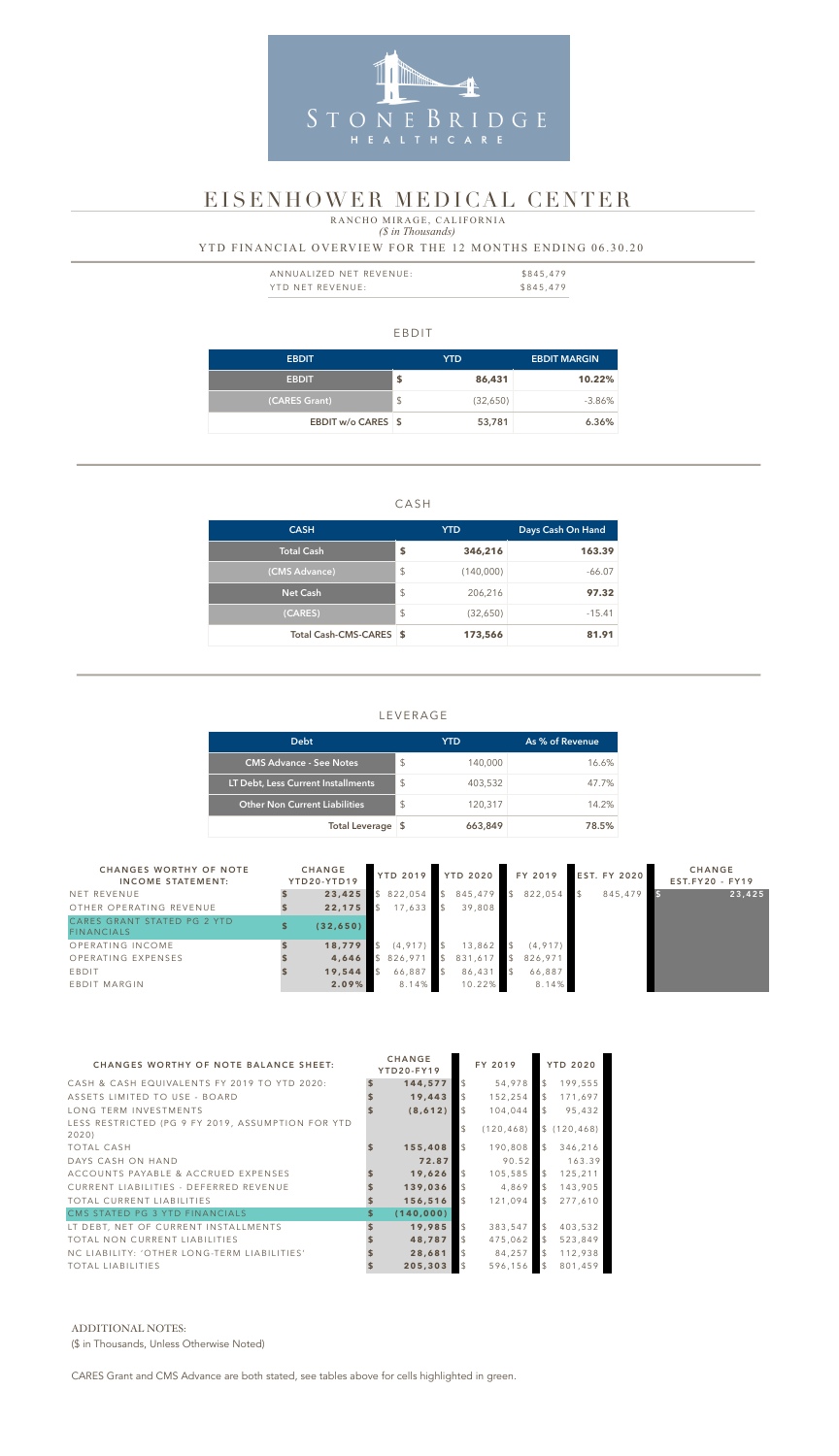

# EBDIT

### *(\$ in Thousands)*  YTD EBDIT WITH & WITHOUT CARES GRANT FOR THE 12 MONTHS ENDING 06.30.20 EISENHOWER MEDICAL CENTER

| ANNUALIZED NET REVENUE: | \$845,479 |
|-------------------------|-----------|
| YTD NET REVENUE:        | \$845,479 |

### EBDIT YTD 2020

| <b>EBDIT</b>             | <b>YTD</b>    | <b>EBDIT MARGIN</b> |
|--------------------------|---------------|---------------------|
| <b>Operating Income</b>  | $\mathcal{L}$ | 13,862              |
| Plus Interest            | $\frac{1}{2}$ | 14,355              |
| <b>Plus Depreciation</b> | $\frac{1}{2}$ | 58,214              |
| Total EBDIT \$           |               | 86,431<br>10.22%    |

### CARES GRANT

| <b>CARES GRANT</b>         | <b>Notes</b>                         | <b>YTD</b> |
|----------------------------|--------------------------------------|------------|
| <b>CARES Grant</b>         | See Notes on Pg 1 of<br>this Summary |            |
| <b>Total CARES Funding</b> |                                      | (32,650)   |

### EBDIT WITHOUT CARES

| <b>EBDIT WITHOUT CARES</b> |               | YTD.     | <b>EBDIT MARGIN</b> |
|----------------------------|---------------|----------|---------------------|
| <b>EBDIT w/ CARES</b>      |               | 86,431   | 10.22%              |
| (CARES)                    | $\mathcal{L}$ | (32,650) | $-3.86\%$           |
| Total EBDIT w/o CARES \$   |               | 53,781   | 6.36%               |